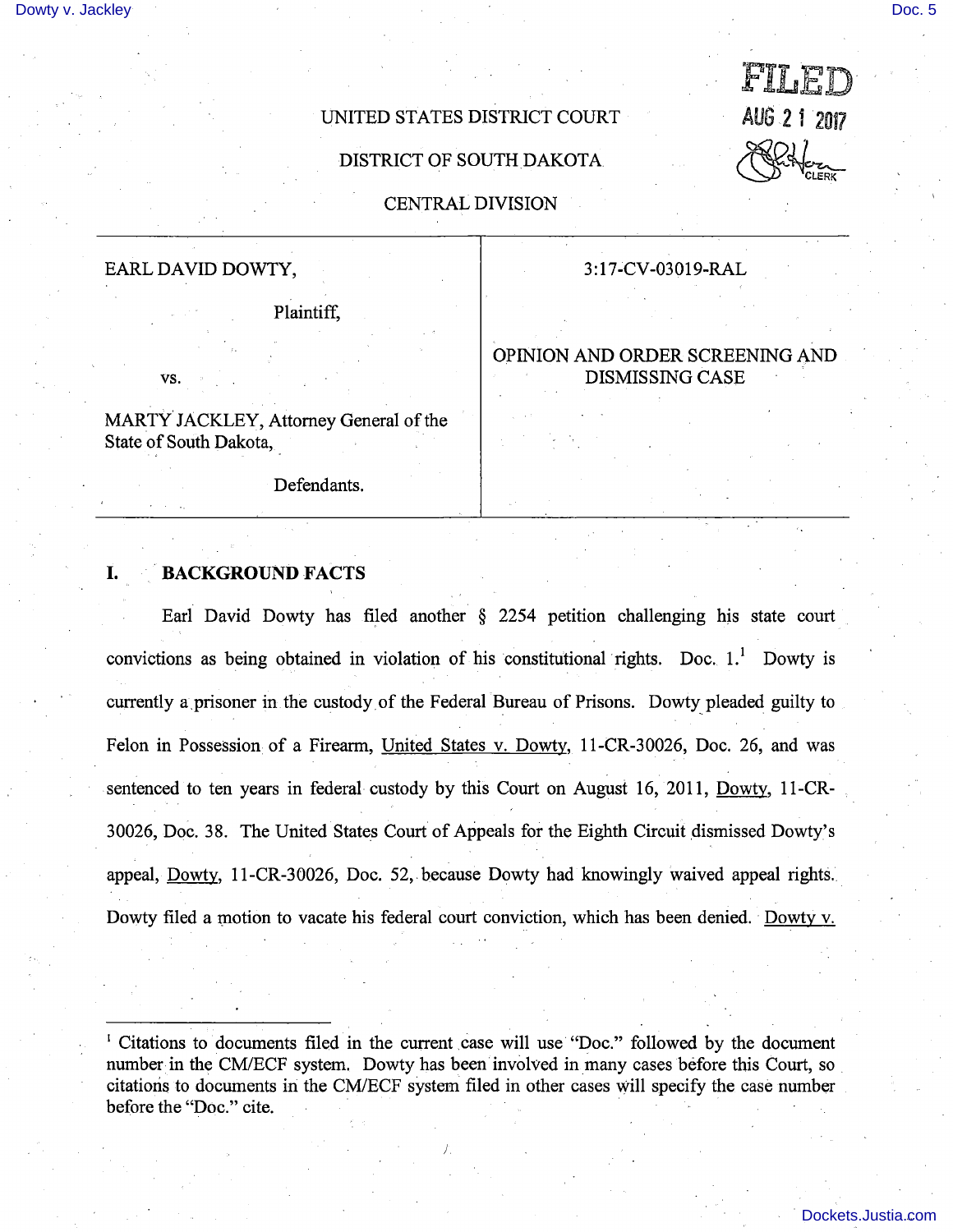United States. 13-CV-3022, Doc. 24. Both this Court and the Eighth Circuit denied Dowty a certificate of appealability. Dowty, 13-CV-3022, Docs. 24, 34.

The firearm to which Dowty admitted possession in his federal felony conviction was one of the firearms stolen in the burglaries for which he was convicted in a South Dakota state court. Dowty, 11-CR-30026, Doc. 24. Dowty's federal sentence is being served concurrently with a forty-five-year sentence imposed upon Dowty by the Circuit Court for the Sixth Judicial Circuit of South Dakota. Dowtv v. B.O.P. et al.. 13-CV-3032, Doc. 14-1 at 4; Doc. 14-2 at 4; Doc. 14-3 at 4.

The circumstances surrounding Dowty's state court convictions were summarized by the South Dakota Supreme Court in its opinion affirming Dowty's state convictions:

During a 25-day period in October and November 2010, three homes were burglarized in rural Mellette County, The homes were located within 20 miles of each other. The first burglary occurred on October 30, 2010. Upon retuming home at approximately 12:30 a.m. on October 31, 2010, Peter and Maria Ferguson realized their home had been burglarized. Several items were missing from the Ferguson home, including two televisions, two jewelry boxes, three guns, Marla's work bag, and all the meat from their freezer. The Fergusons reported the burglary to the Mellette County Sheriff's Office, which initiated an investigation.

On November 6, 2010, Jeannine Woodward and Rose West left their home around 9:00 a.m. When Woodward and West returned home at approximately 4:00 p.m., they discovered that several items were missing from the freezer and that seven guns had been stolen. Outside, Woodward and West noticed blood trailing from the driveway to the front door. However, there was no blood inside their home. During the investigation of the burglary, the Mellette County Sheriff's Department collected a sample of the blood from the front door for DNA testing. At that time, no suspects were identified for either burglary.

The next burglary occurred on November 24, 2010. At approximately 7:00 p.m., Michael Williams returned home after having dinner with his family at a co-worker's house. Williams's wife and children had a separate vehicle, and planned to return home sometime after Williams. Upon entering his home, Williams immediately saw two men he did not recognize. One of the two men was rifling through the freezer, while the other man was attempting to remove the television from the wall. The man by the freezer turned around and pointed a handgun at Williams. Subsequently, Williams saw the man by the television reach into his coat pocket. Williams then saw a laser beam flash across the wall.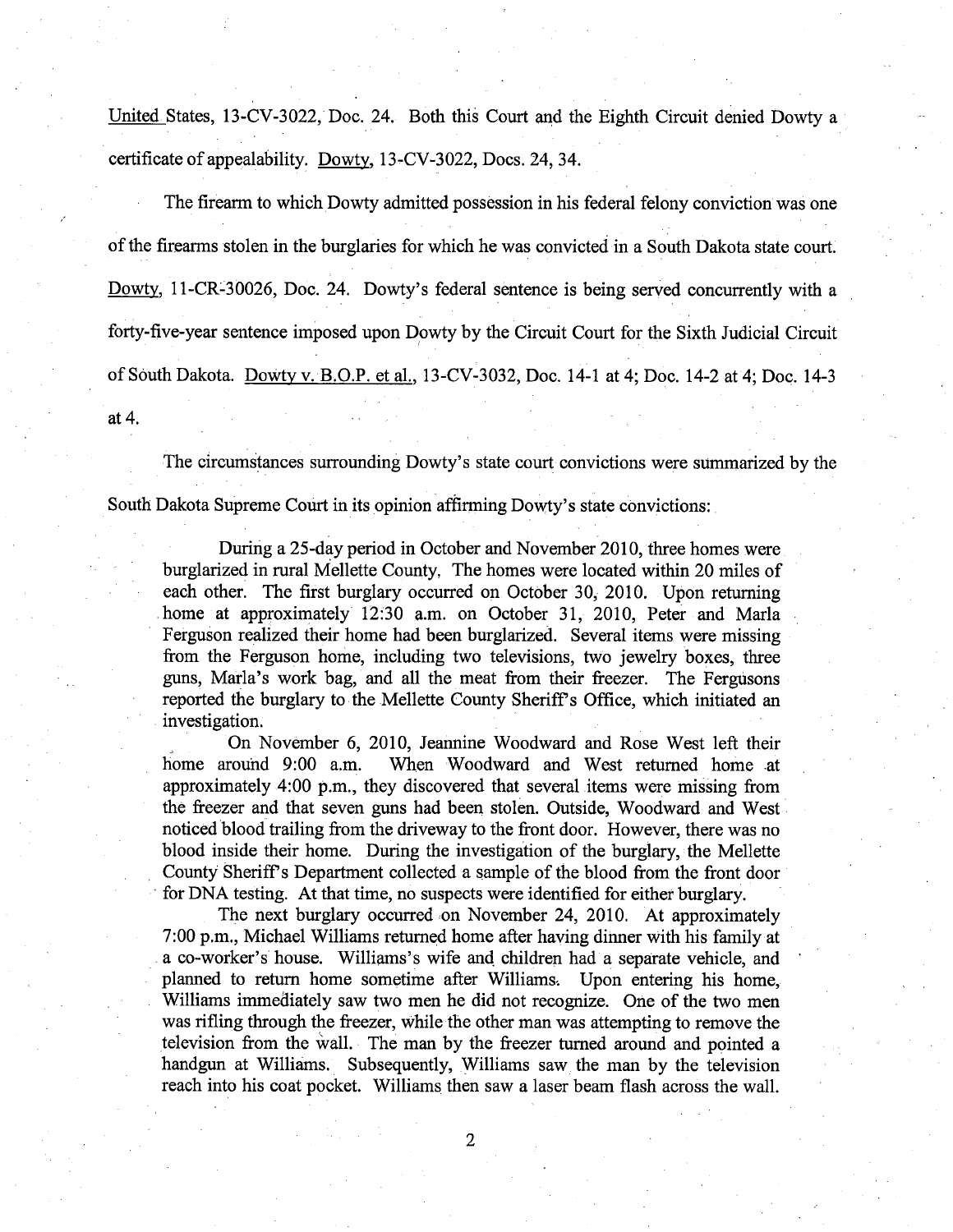Williams closed the front door and started running away from the house. While Williams was running, he saw the laser beam shining near him on the ground and was then shot twice in the leg. Despite his injuries, Williams was able to aceess the handgun he carried with him and fire one shot in the air. Williams then called 911 on his cell phone. The two men fled the scene while Williams waited for help. Once law enforcement arrived, Williams was transported to the hospital for treatment. He eventually reeovered from his injuries. Items stolen from Williams's home included the handgun with the laser sight, a second handgun, jewelry, coins, and a flashlight.

After Williams was transported to the hospital, law enforcement began investigating the burglary and shooting. Agent Jason Jares, a law enforcement offieer employed by the South Dakota Division of Criminal Investigations (DCI), led the investigation. One of the items recovered from the seene was a partially smoked eigarette butt that had been found near the deek outside of the home. The cigarette butt was sent to the DCI forensic lab for DNA testing.

As the investigation progressed. Earl Dowty and his stepson, Wayne Richards, became the primary suspeets in the burglary and shooting that took place at Williams's home. Specifically, Dowty was suspected of being the individual Williams observed standing at the freezer. Richards was suspected of being the individual Williams observed attempting to remove the television from the wall, who shot Williams as Williams ran away from the house. Both Dowty and Riehards lived with Dowty's wife (Richards's mother). Rose Leading Fighter, at her home in Parmelee, South Dakota, whieh is located within an Indian reservation. Because the home was located on reservation land. Agent Jares sought assistance with the investigation from a Federal Bureau of Investigation (FBI) agent. The FBI agent obtained a federal search warrant for Leading Fighter's home that permitted law enforcement to search for items stolen from Williams's home.

The search warrant was executed on January 8, 2011. During the execution of the search warrant, law enforcement did not loeate any of the items that had been stolen from Wilhams's home. Nevertheless, while searching the home, law enforcement diseovered a tan cloth bag with a buffalo skull imprinted on the side. The bag contained various items including doeuments with the name "Maria Ferguson" on them, a wallet, and a jewelry box. Leading Fighter consented to law enforcement taking possession of the bag and its eontents.

. Before exeeuting the search warrant. Agent Jares was unaware of the burglaries of the Ferguson and Woodward/West homes. However, Agent Jares was informed of these two burglaries after reeovering the bag containing the documents with Maria Ferguson's name. Upon learning of these unsolved burglaries, law enforcement realized that some of the items they had seen in plain view while executing the search warrant at Leading Fighter's home were consistent with items that had been stolen from the Ferguson home. Ultimately, Leading Fighter consented to law enforeement taking custody of a jewelry box and a television that had been stolen from the Ferguson home.

As investigations of the three burglaries continued, law enforcement obtained additional evidence that connected Dowty and Richards to the

3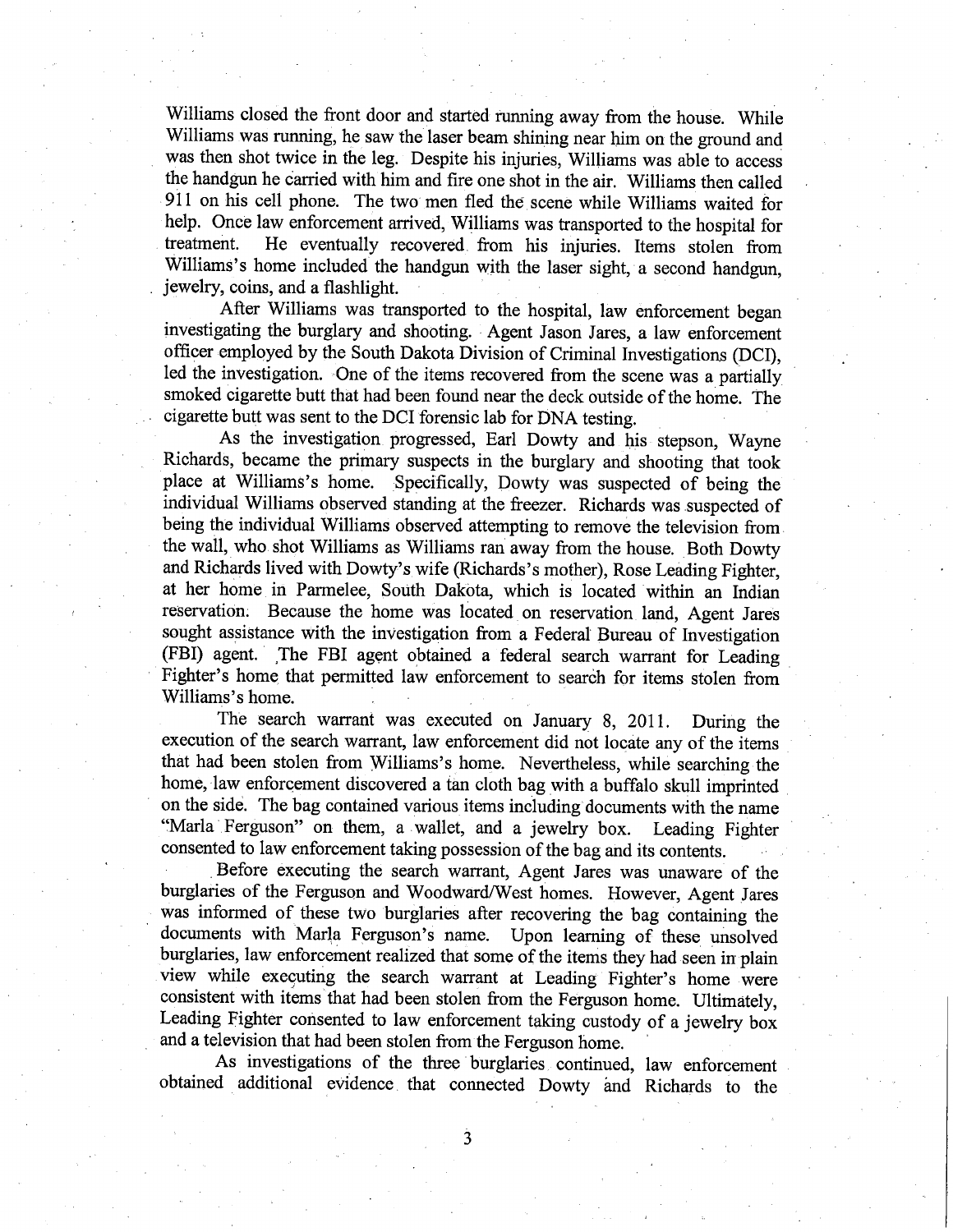burglaries. For example, law enforcement discovered Dowty and Richards had traded and pawned various guns that had been stolen during the burglaries of the Ferguson, Woodward/West, and Williams homes. Specifically, on November 23, 2010, Richards pawned a rifle that had been stolen from the Woodward/West home. Dowty was with Richards at the time, but Dowty remained outside the pawn shop in a vehicle. The next day, Dowty pawned a rifle that had also been stolen from the Woodward/West home. Richards was in the pawn shop with Dowty at the time Dowty pawned the rifle. Furthermore, on two separate occasions during fall 2010, Dowty traded stolen guns to Jason Little Elk in exchange for Little Elk performing repair work on Dowty's vehicle. The first gun Dowty traded Little Elk was a rifle that had been stolen from the Ferguson home. Richards was with Dowty at the time of the trade. In fact, Richards retrieved the rifle and handed it to Little Elk. The second gun Dowty traded Little Elk was the handgun with a laser sight that had been used to shoot Williams.

In addition, samples of both Dowty's and Richards's DNA were sent to the DCI forensic lab to be compared with the blood sample collected at the Woodward/West home and the cigarette butt collected at the Williams home. DNA testing established that the blood sample collected from the front door of the Woodward/West home was a match to Dowty. DNA testing of the cigarette butt collected at the Williams home revealed the presence of DNA profiles from two individuals. The testing established that Richards was the major contributor and Dowty was the minor contributor to the DNA found on the cigarette butt.

By joint information, Dowty and Richards were charged with 13 felonies as a result of the three burglaries. Additionally, Dowty was accused of being a habitual offender. Dowty was arraigned on September 22, 2011, and he pleaded not guilty to the charges. Meanwhile, Richards entered into a plea agreement with the State in which he pleaded guilty to two of the charges stemming from the burglary and shooting that took place at the Williams home.

On January 30, 2012, Dowty filed a motion to sever charges and for relief from prejudicial joinder. Dowty sought four separate trials: one trial for each of the three burglaries and an additional trial for the charges related to the shooting of Williams. The trial court issued a memorandum decision denying Dowty's motion on May 2, 2012. The case proceeded to jury trial on September 24, 2012. Richards did not testify at trial.

At the close of the State's case, Dowty moved for judgment of acquittal on all charges related to the burglaries of the Ferguson and Woodward/West homes. Dowty argued that although he was charged with aiding and abetting, the State failed to present evidence that Dowty acted with another individual in committing the burglaries at the Ferguson and Woodward/West homes. Thus, Dowty asserted he could not be convicted of aiding and abetting. The trial eourt denied his motion. Ultimately, Dowty was convicted on 9 of the 13 felony counts, and he subsequently admitted to being a habitual offender. The trial court sentenced Dowty to a total of 45 years in the South Dakota State Penitentiary.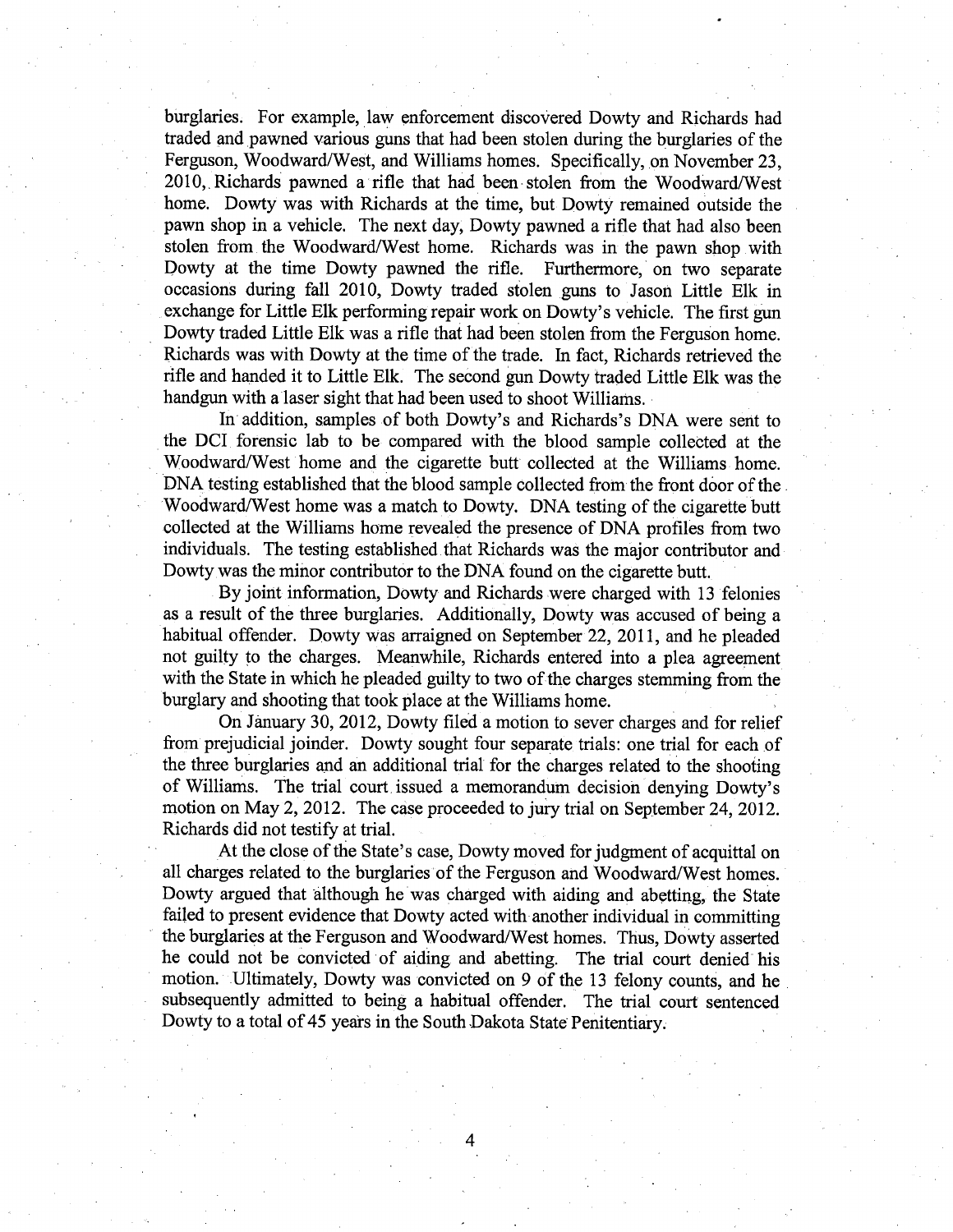State v. Dowty, 838 N.W.2d 820, 822–25 (S.D. 2013) (footnotes and internal numbering omitted). Dowty argued on appeal to the Supreme Court of South Dakota that the trial court erred in denying his motion for judgment of acquittal on all charges related to the Ferguson and Woodward/West burglaries and erred in denying his motion to sever the charges. Id. at 825. The Supreme Court of South Dakota affirmed Dowty's state court convictions on October 9, 2013. Id. His one-year Antiterrorism and Effective Death Penalty Act (AEDPA) statute of limitations thus began running on or about January 7, 2014, when his time to file a petition for writ of certiorari ran. His one-year AEDPA limitation extended to on or about January 7, 2015. Dowty sent a letter to a South Dakota state court in which he requested appointment of an attorney "for writ of habeas corpus under rule 6, and 18 U.S.C. 3006A," Dowty, 13-CV-3032, Doc. 14-8, but he did not file any post-conviction petition in state court until December 7, 2015.

Dowty originally filed a federal court petition for writ of habeas corpus pursuant to 28 U.S.C. § 2254, on November 18, 2013, requesting this Court to vacate the state court conviction and grant a new trial. Dowtv. 13-CV-3032, Doc. 1. This Court screened Dowty's petition and dismissed the first two of the four grounds for relief as plainly having no merit. Dowtv. 13-CV-3032, Doc. 10 at 2. The Attorney General for the State of South Dakota responded to the remaining two grounds in Dowty's petition by filing a motion to dismiss, arguing Dowty failed to exhaust state court procedures. Dowty, 13-CV-3032, Doc. 12. Dowty filed several supplemental documents putting forth various arguments, but it was plain that Dowty had not exhausted state remedies as required at that time. Dowty, 13-CV-3032, Docs. 15, 17, 18, 20, 22, 23, 24, 25. On January 21, 2015, this Court issued an Opinion and Order dismissing Dowty's initial  $\S 2254$  case without prejudice and with no certificate of appealability. Dowty, 13-CV-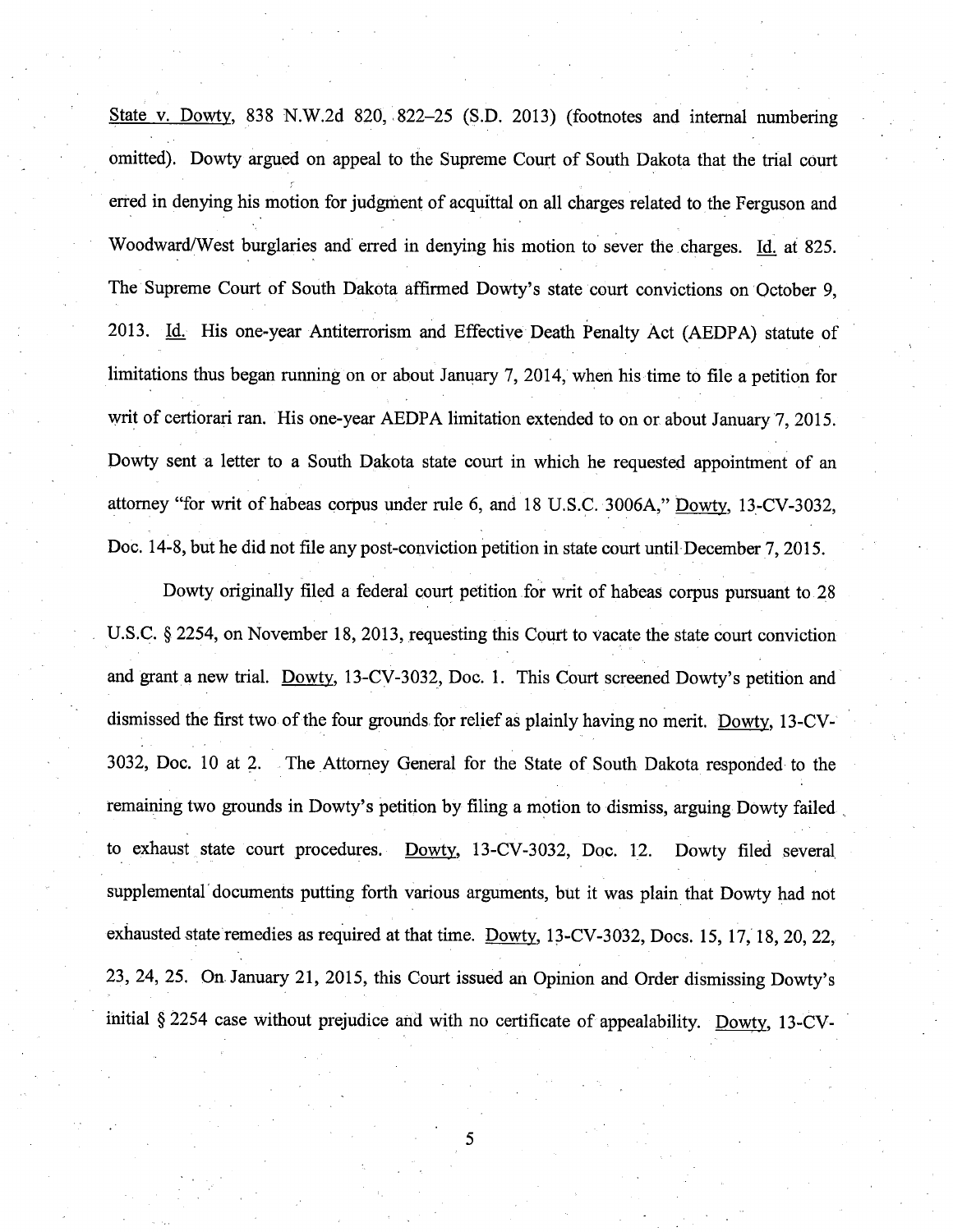3032, Doc. 26. The Eighth Circuit likewise refused to issue a certificate of appealability. Dowtv. 13-CV-3032. Doc. 36.

Dowty, on January 14, 2016, filed a second Petition for Writ of Habeas Corpus Pursuant to 28 U.S.C. § 2254 asserting what appear to be claims of insufficiency of the evidence, ineffective assistance of counsel, prosecutorial misconduct by prosecuting Dowty because Dowty is a Native American, bias of the state judge, and other protestations that his Due Process and Equal Protection rights were violated. Dowty, 16-CV-3003, Doc. 1. This Court dismissed Dowty's second § 2254 petition as time barred. Dowty, 16-CV-3003, Doc. 14.

Dowty on July 10, 2017 filed this third  $\S$  2254 case stating claims akin to what he has raised in the prior § 2254 cases before this Court. For the reasons explained, Dowty's current § 2254 case does not survive initial screening and must be dismissed.

II. DISCUSSION

Under Rule 4 of the Rules Governing Section 2254 Cases, the court is to promptly examine and screen a § 2254 petition. "If it plainly appears form the petition and any attached exhibits that the petitioner is not entitled to relief in the district court, the judge must dismiss the petition and direct the clerk to notify the petitioner." Rule 4 of the Rules Governing Section 2254 Cases; see 28 U.S.C. § 2243,

The Antiterrorism and Effective Death Penalty Act, codified in 28 U.S.C. § 2244(d), provides the statute of limitations application to Dowty's  $\S$  2254 case. That statute of limitations applicable to Dowty's § 2254 case provides in relevant part:

> (d)(1) A 1-year period of limitation shall apply to an application for a writ of habeas corpus by a person in custody pursuant to the judgment of a State court. The limitation period shall run from the latest of—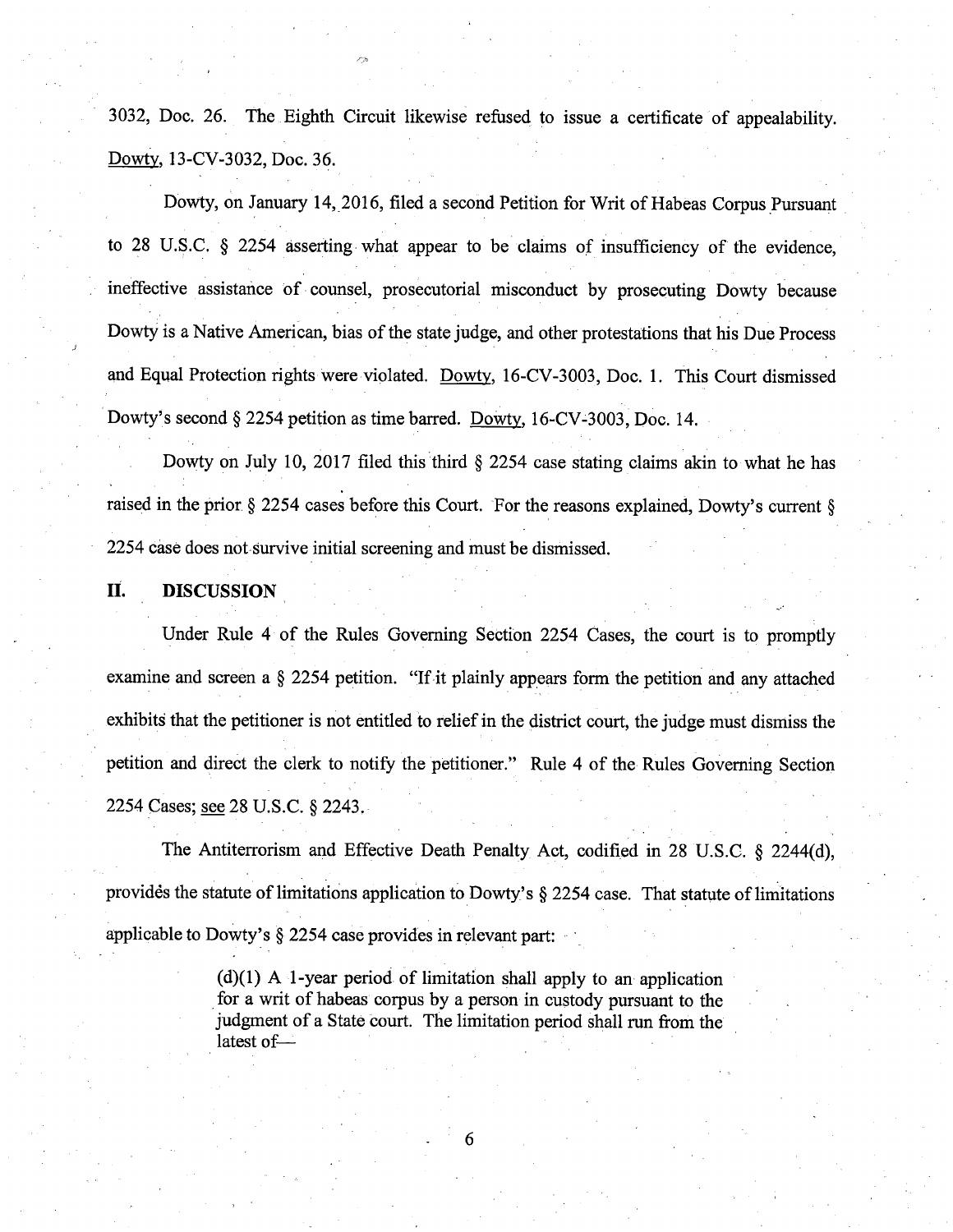(A) the date on which the judgment became final by the conclusion of direct review or the expiration of the time for seeking such review;

(2) The time during which a properly filed application for State post-conviction or other collateral review with respect to the pertinent judgment or claim is pending shall not be counted toward any period of limitation under this subsection.

A judgment of conviction is final, for purposes of commencing rurming of the § 2244(d) statute of limitations, at the conclusion of all direct appeals in the state system, followed by completion or denial of certiorari to the Supreme Court of the United States. If the defendant does not seek certiorari, then the § 2244(d) period begins to run at the conclusion of all direct criminal appeals within the state system and upon the expiration of the time for filing a petition for certiorari. Smith v. Bowersox. 159 F.3d 345, 348 (8th Cir. 1998). The time for filing a petition for certiorari is ninety days. Jihad v. Hvass. 267 F.3d 803, 804 (8th Cir. 2001). Under § 2244(d)(1)(A), Dowty's statute of limitations began to run ninety days after the Supreme Court of South Dakota affirmed Dowty's conviction on October 9, 2013. Ninety days thereafter is January 7.2014. See id.

Dowty is entitled to tolling of the statute of limitations for any time during which he had pending a properly filed petition for state post-conviction relief. State post-conviction relief includes all forms of collateral review that are available after a conviction, but does not include any time during which federal post-conviction relief petitions are pending. Duncan v. Walker. 533 U.S. 167, 172-77 (2001). Thus, Dowty's filing of an early  $\S$  2254 petition in this federal Court did not toll his statute of limitations.

Dowty filed federal habeas petitions, but did not file anything with the state courts until his letter on December 7, 2015. Dowty simultaneously sent correspondence to the Circuit Court

7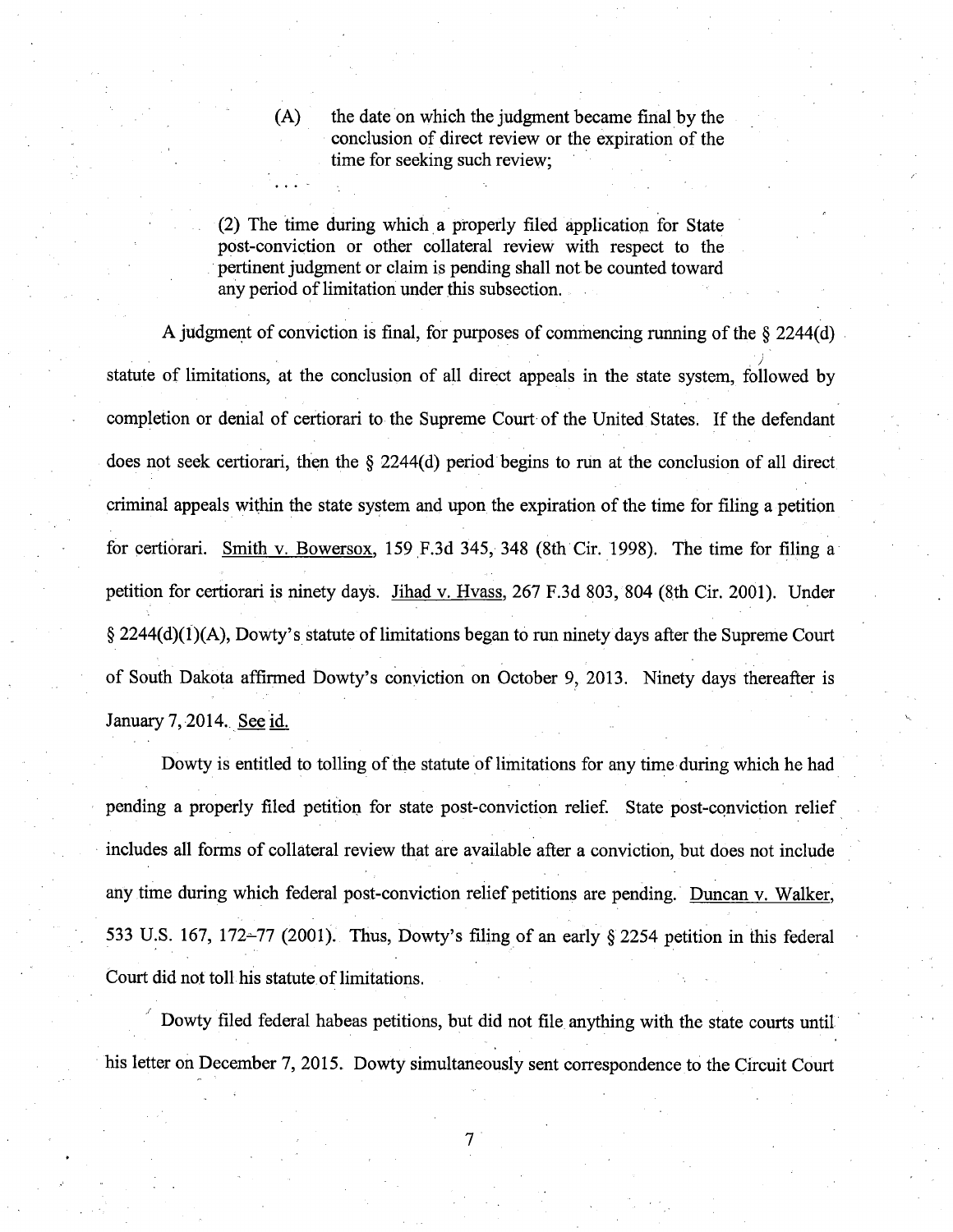for the Sixth Judicial Circuit, Mellette County, South Dakota. These papers did not constitute a habeas corpus action under South Dakota law, hut purported to he a "notice of appeal under Rule  $60(b)(1)$  and (2) motion for new trial under SDCL § 15-6-59 pursuant to Williams conviction." The Circuit Court for the Sixth Judicial Circuit, the Honorable John L. Brown, entered an Order on December 17, 2015, dismissing Dowty's various papers as frivolous. Assuming that Dowty had, at most, thirty days in which to appeal, his time to do so would have run on January 16, 2016, if not earlier. At the most, Dowty was entitled to exclude time from December 7, 2015, to January 16, 2016, a period of forty-one days. The possible exclusion of time due to filings before the South Dakota Supreme Court is included within this same time period. The remaining time period—running from January 8, 2014 to December 7, 2015—is far in excess of the one year statute of limitation. Dowty filed his prior petition before this Court on January 11, 2016, and his current petition on July 10, 2017. Thus, the entire period from January 8, 2014 through December 7, 2015, counts against Petitioner, as he had nothing filed before the South Dakota courts during that time.

A prisoner's pro se status and ignorance of the law are insufficient to excuse a filing outside of the § 2244(d)(1) limitation period. Baker v. Norris. 321 F.3d 769, 771-72 (8th Cir. 2003); Kreutzer v. Bowersox. 231 F.3d 460, 463 (8th Cir. 2000). A petitioner is expected to diligently pursue, monitor, and investigate his own post-conviction cases. Maghee v. Ault, 410 F.3d 473, 476-77 (8th Cir. 2005). Other circumstances that are insufficient are set out in Jihad. 267 F.3d at 806-807. These include an unsuccessful search for post-conviction counsel and a lack of access to the petitioner's trial transcript. The Jihad court characterized these as the ordinary kinds of obstacles faced by most habeas petitioners, not extraordinary circumstances. Jihad, 267 F.3d at 806-07. Dowty has made no argument to support any equitable tolling.

8